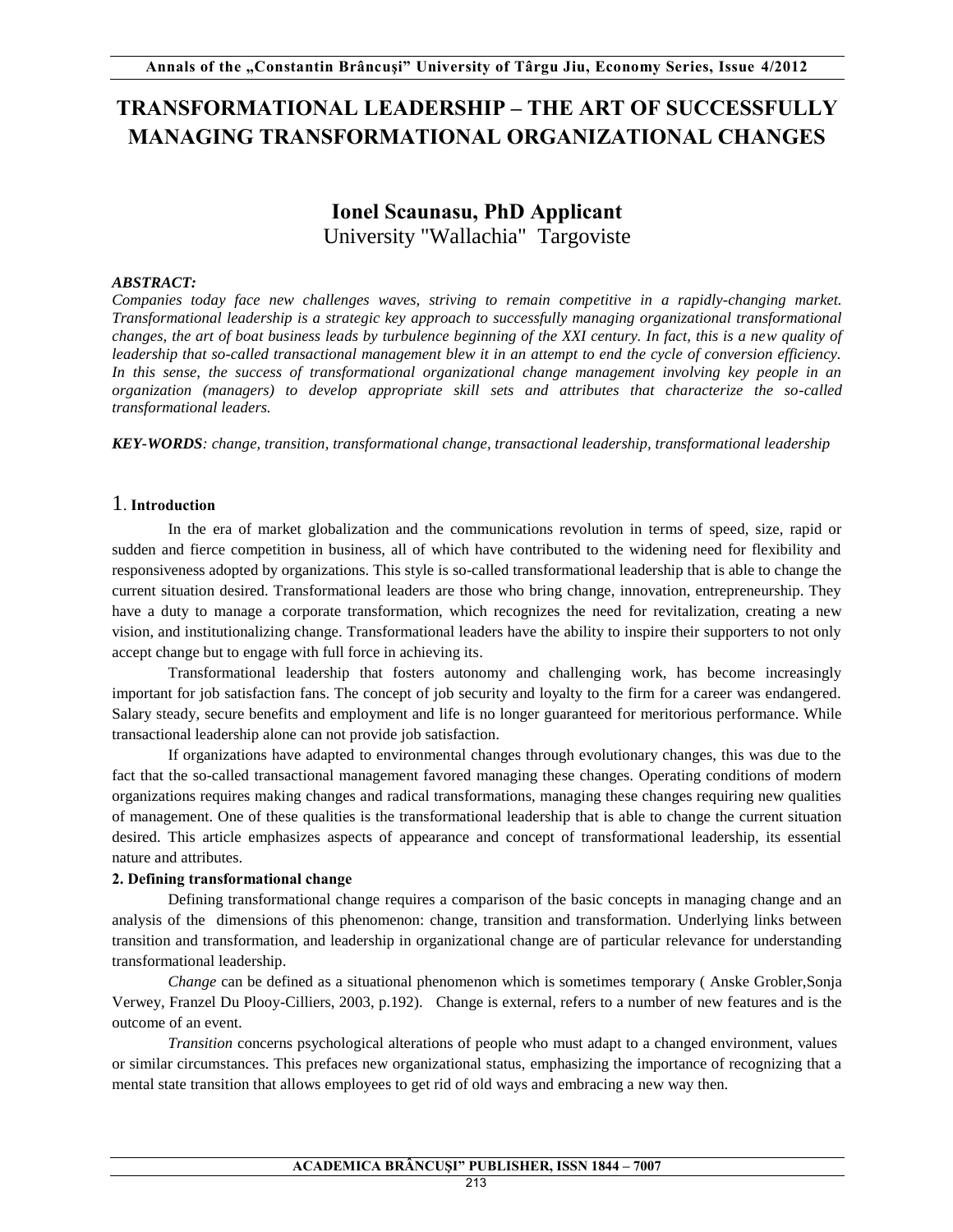### **Annals of the "Constantin Brâncuşi" University of Târgu Jiu, Economy Series, Issue 4/2012**

*Transformational change* differs from other concepts of change, especially in terms of philosophical nature new vision for the organization and the necessary level of involvement of internal stakeholders. Transformational change is prevalent if it leads to the transformation of business leaders in successful transformational leaders

The three dimensions of transformation change management is essential to explore new paradigms of management to facilitate organizational transformation through transformational leadership.

#### **3. The concept and essence of transformational leadership**

Transformational leadership was first mentioned in 1973 by James V.Dowton in the sociological study "Rebel Leadership: Commitment and charisma in the revolutionary process."(2). Then, James McGregor used the term "transformational leadership" in his book "Leadership" (3). In 1985, Barnard M. Bass(4) presented a formal theory of transformational leadership which contains in addition to other works, models and behavioral factors (Barnard M. Bass, Bruce J. Avolio, 1993, p.2). A year later (1986) Noel M. Tichy and Mary Anne Devanne published a book titled "Transformational Leader" (5). Numerous research studies and books in the field of transformational leadership were made and published, both in concept phase crystallization of transformational leadership, especially in recent years, contributed to the development of more contemporary concept. The growing interest in developing the concept of transformational leadership is justified by two trends. *The first* refers to the fact that most Western corporations such as AT & T, IBM, General Motors etc., have ventured into software changes or changes that had to be made relatively quickly. After the Second World War until the '70s, the business climate in most Western countries, especially in USA, provided a high degree of stability, which he did as most firms do not feel the need for change. However, after almost three decades of relatively slow growth after 1970, and especially since 1980, the business world has become more dynamic, competitive and also less stable. Rapidity of technological change, fierce competition in the international market, trade regulations inconsistent, unstable oil cartel, labor demographic changes, etc., are some of the factors that led to such a state. *The second* trend, leadership theories are based on the analysis of the personal characteristics of leaders, leadership behavior (behavioral theory of leadership) and different situations (theory of risk management), not taking into account some of the qualities of "atypical" of the leaders of those days. These "new" qualities required a new theory or a new concept of leadership, namely transformational leadership concept. Transformational leadership builds on transactional leadership. However, as stated by James McGregor Burns "... what today is needed is not the old style of transactional leadership, but the new style of transformational leadership" (3, p.485). Comparing the two leadership styles, Bass believes that transactional leaders largely predetermine what their followers should do to achieve their personal and organizational objectives. Comparing the two leadership styles, Bass believes that transactional leaders largely predetermine what their followers should do to achieve their personal and organizational objectives. On the contrary, transformational leaders are motivated to do more than is expected of them in fact, contribute to increased sense of importance and value tasks, stimulating and predecessors to overcome their own interests to the interests and tune the team, organization or community to achieve a higher level of change. Transactional leadership is a process in which the relationship Leader - employee is reduced to a mere exchange of a certain amount of work for an appropriate price. Rather, the transformational leadership is a more complex process, whose implementation requires more inspiration and vision. Leadership research undertaken by Noel Tichy and Mary Anne Devanne revealed certain characteristics that distinguish transformational leadership from transactional leaders. These skills refer to  $(5)$ :

- *As an agent of change*. Transformational leaders create adaptive, innovative and flexible organizations. Personal and professional image features contribute to the successful management of employees in such an environment, stimulating change.

- *Courage*. Transformational leaders are able to take the appropriate attitude to take the risk confrontation with the status quo in the organization. Their intellectual abilities allow them to face reality, even if it is not a pleasant task.

- *Openness and trust in employees*. In relation to the other employees(followers), transformational leaders are open and ready to trust when necessary. Although possessing great power, transformational leaders are sensitive about their followers, making every effort to provide help whenever possible.

- *Faith in value*. Transformational leaders formulate a set of core values to be achieved, and organizational behavior must conform to these values.

- *Lifelong learning*. Transformational leaders seek to learn from their experiences, to deal with similar situations in the future. In this sense, they are ready to perform - as the situation requires - radical changes in their own attitudes, approaches, behaviors, etc..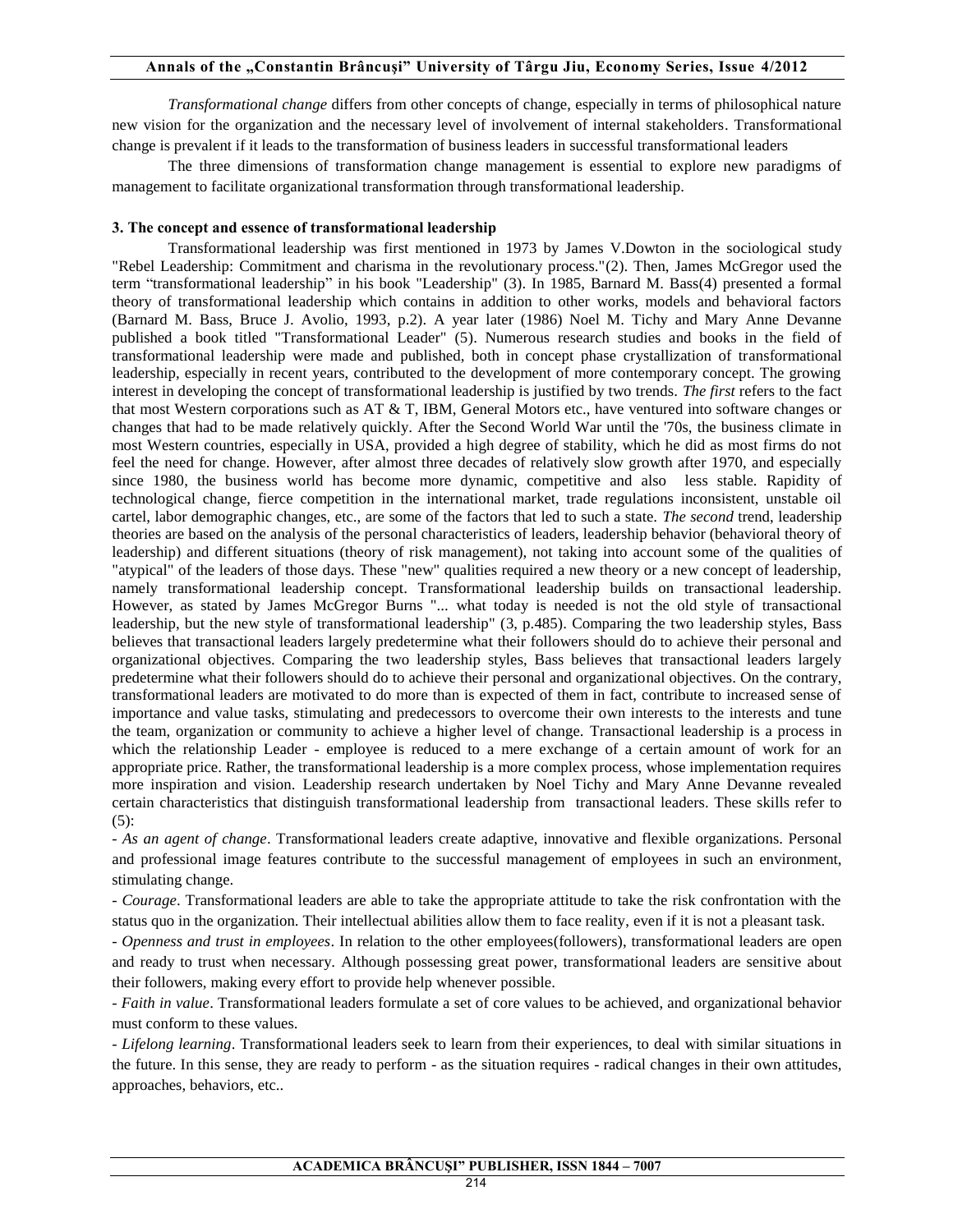#### **Annals of the "Constantin Brâncuşi" University of Târgu Jiu, Economy Series, Issue 4/2012**

- *Ability to cope with complex, unclear and uncertain*. Transformational leaders are ready to handle any situations where they are. Given the complexity of the high level of uncertainty and atypical situations that contemporary organizations face almost every day, ingenuity ability in such conditions is extremely important.

- *Spirit visionary*. Transformational leaders are visionaries. Certainty is their ability to create a future state that to successfully articulate and communicate well with employees, making a enthusiastic work in achieving such situations.

According to A.Elise Walton roles "normal" leaders include: explanation, building trust status quo, providing support to executives and improving existing information systems and databases. Walton reduce leadership roles in major change to: building tolerance to ambiguity, increased confidence in the benefits of change, historical values performance review, review or redesign of information systems and databases (6, p. 83). It is obvious that the so-called "normal leadership role," he considers transactional leadership roles, while the so-called "Leadership Role in Major Change" has designated, in fact, transformational leadership roles. Transformational leadership is a procedure that modifies and converts people (7). This is a different perspective of transformational leadership, which determines the ability to change people, to make them move forward and be a leader.

#### **4. Transformational leadership skills**

Optimal profile is characterized by the presence of certain qualities of transformational leadership. Although there are many classifications, we opted for the Bass and Avolio filed by. Their classification on transformational leadership skills is known as the "Four I's " and includes the following skills: 1) idealized influence; 2) inspirational motivation; 3) intellectual stimulation; 4) individualized consideration.

*Idealized influence* is the ability to build trust in the leader and his appreciation by his followers, element underlying acceptance radical changes in the organization. As such, no confidence in the leader, any attempt to redirect the organization can cause great resistance. You can "lead" people, if you get in the state of being ready to follow you. If the work was well-done, it is certain that people will think. In other words, you become a leader who has idealized influence. Employees and staff will try to emulate idealized influential leaders. Therefore, the success of the leader meant that gained a high level of trust and appreciation among its employees is that they begin to imitate. Thus, the effort to make a radical organizational change will be welcomed by employees. Such leaders who are role-model for their employees, make "things right" behavior showing high moral and ethical. They do not use their position and leadership skills to achieve personal interests and directing them to their employees their full potential in order to achieve the goals set for their organizations.

*Inspirational motivation* transformational leadership is the ability that qualify a leader as a figure that inspires and motivates employees to appropriate behavior. With the change of transformation is underway in an organization, the leader is responsible stimulate others to continue to pursue a new idea. Thus, transformational leaders must behave in such a way as to motivate and inspire those who follow him. Such behavior includes employee enthusiasm and optimism, encouraging teamwork, appreciation of the positive results and benefits.

*Intellectual stimulation*, as ability of transformational leaders, plays an important role in the transformation of the organization. Transformational leaders stimulate permanent efforts of their employees in terms of inventiveness and creativity, review existing assumptions, changing the way of thinking about problems, etc.. In this way, it may be able to get new ideas and creative problem solving to employees. Where ideas and solutions to problems proposed by staff other ideas presented by leaders, employees are not criticized, even as leaders ideas are not imposed at all costs. Rather, employees are assigned new tasks challenging and encouraged to solve problems the way they like.

*Individualized consideration* as a characteristic of transformational leadership refers to the ability to analyze individual employees. Thus, training employees in the transformation of an organization entails correct diagnosis of desires, needs, values and their abilities. An activity that tends to keep, from the beginning, a high level of employee interest in actions as well as a high degree of confidence in the leader. So, in addition to an overview of a transformational leader must know what motivates, individually, any of its employees. Human wants and needs are different. Some want certainty, others want excitement and change, some prefer money, while others free time. What is important for employees is that they do not feel they are an object of observation for leadership. Following this process, the leader - who is aware of differences in needs and desires of the people - is able to use all these different

#### **ACADEMICA BRÂNCUŞI" PUBLISHER, ISSN 1844 – 7007**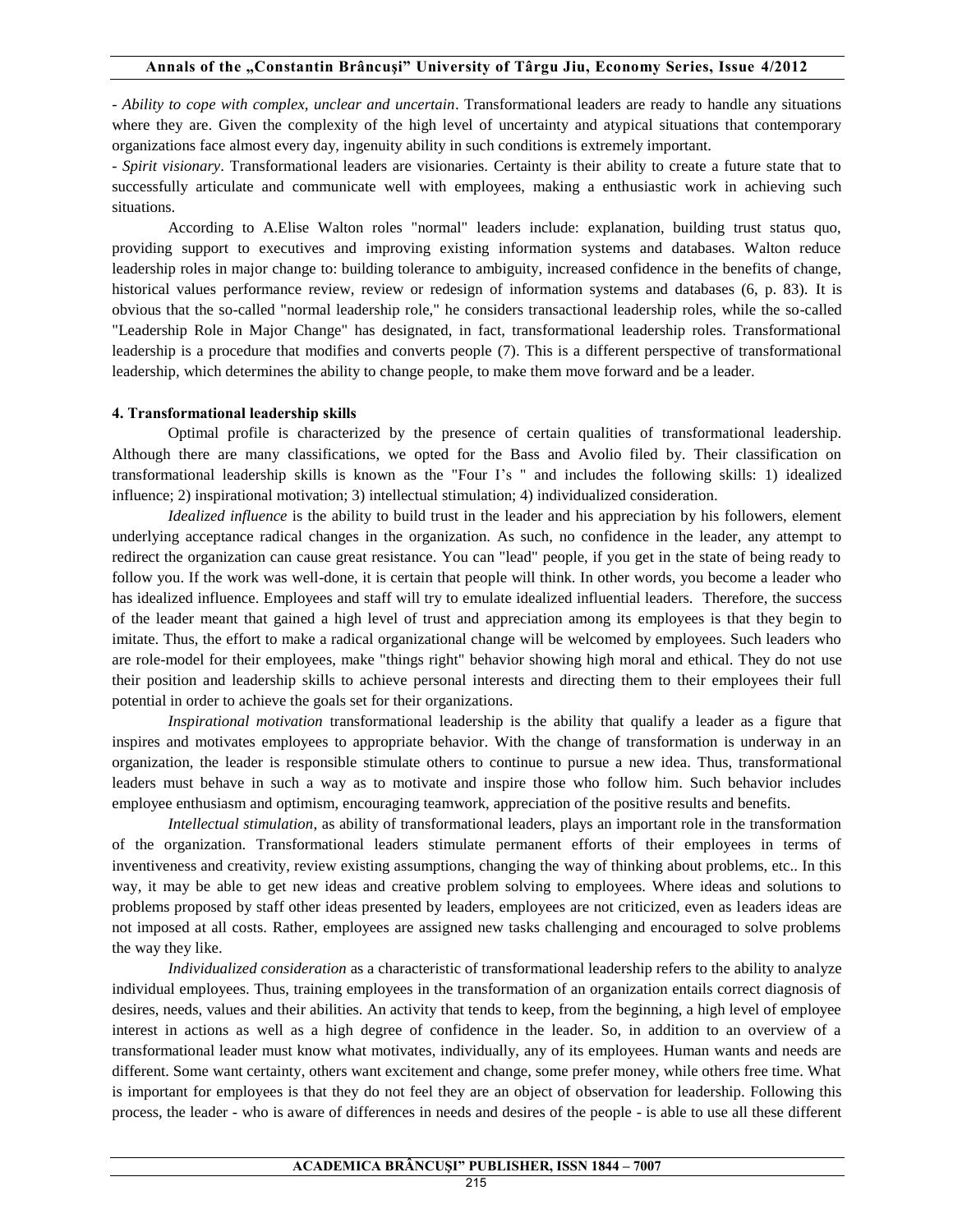requirements in a proper way. The behavior of transformational leaders can demonstrate acceptance of individual differences and assign tasks according to personal affinities. Following progress towards individual tasks, a leader becomes an image of regularity (or irregularity) of their own activities "individualized consideration". Ken Parry adds an ability to the list of skills of transformational leaders. This is managerial ability, competence essential to transformational leadership. So while anyone can be a transactional leader, a transformational leader can only be one who is at the same time, and a good manager. In other words, to be a transformational leader, first you must be a good manager (7, p. 8). In this respect, transformational leadership skills cited by Bass and Avolio, transformational leaders are qualities that differentiates transactional leaders. Effective application of transformational leadership competencies list includes the existence of certain attributes of transformational leadership, such as: creativity, team orientation, appreciation of others, teaching, responsibility and recognition.

Applying these attributes in organizational transformation process with their skills, transformational leaders have the right to "incorporate" awareness of the need in the process of organizational transformation, to carry out the process and, consequently, both the organization and employees will benefit from this action.

*Creativity,* as an attribute of transformational leadership includes not only taking action created by transformational leaders, but also openness to creative businesses of their followers. Some actions of transformational leaders demonstrate their creativity in the transformation process. However, as important to the success of change, is analyzing and adopting creative ideas of their followers. The creative efforts of employee appreciation is ensured strong motivational base for active involvement in the process of change.

Team orientation of transformational leadership reflects the awareness of teamwork and their willingness to rely on the help of others. Complexities of organizational transformation shows that, in fact, a transformational leader can not lead - independently-whole transformation process to finish. For this reason, transformational leaders encourage the creation of teams, together with other members to take appropriate decisions and to solve problems arising. In this respect, it is important to raise the level of functionality at a team that ensures full equality, without fear of "retaliation" by leaders as a result of actions taken.

*Appreciation of others* is an attribute of transformational leadership which demonstrates that they appreciate and evaluate their attitudes disciples. These attributes of transformational leadership reflects the need to use two modes of communication, organizational transformation during the development process. Thus, the process of change, communication plan is usually reduced to a unidirectional flow information, which starts at reaching leaders and employees. In order to achieve optimal efficiency in the process of organizational change, communication plan is necessary to include a communication channel information back (feedback) from employees by their leaders. Such communication shows that leaders listen to employees' opinions and attitudes interested in their ideas, which are able to discuss and formulize any suggestions. It is important for leaders, where comments are positive to find ways to not communicate in a totally negative.

*Teaching* is an important attribute of transformational leadership that reflects their ability to influence people in the change process, to instruct and correct directly. Without training, the full implementation of transformations based only on occasional opportunity, not a predetermined pattern*.* 

*Responsibility* reflects the readiness of transformational leadership in taking the risk to change their transformation success. When to change, managers can act in two ways. They can "keep away" to watch and, finally, the critical change. Passive managers are indifferent regarding modification or strongly oppose those who believe that change is something that should go into someone else's concerns, such an approach were to change. Such managers are called passive managers or "observers". They do not feel any responsibility for the results or change processes. On the other hand, managers who accept change, actively participating and supporting every action they feel the responsibility for the success of the change. Attribute responsibility is one of the important qualities that allow managers to move towards transformational leadership category.

*Recognition* as an attribute of transformational leadership allows leaders to identify situations in which followers should be praised, to receive recognition of merit. Expression Thanksgiving with a simple "thank you" for a job well-done, it costs nothing and is a strong stimulus for disciples to further support efforts to achieve change. A successful change involves the efforts of both parties, leaders and followers. If the efforts of employees remain unnoticed, it may happen that the effort to miss. In this respect, transformational leaders praise each action immediately well-done by their employees.